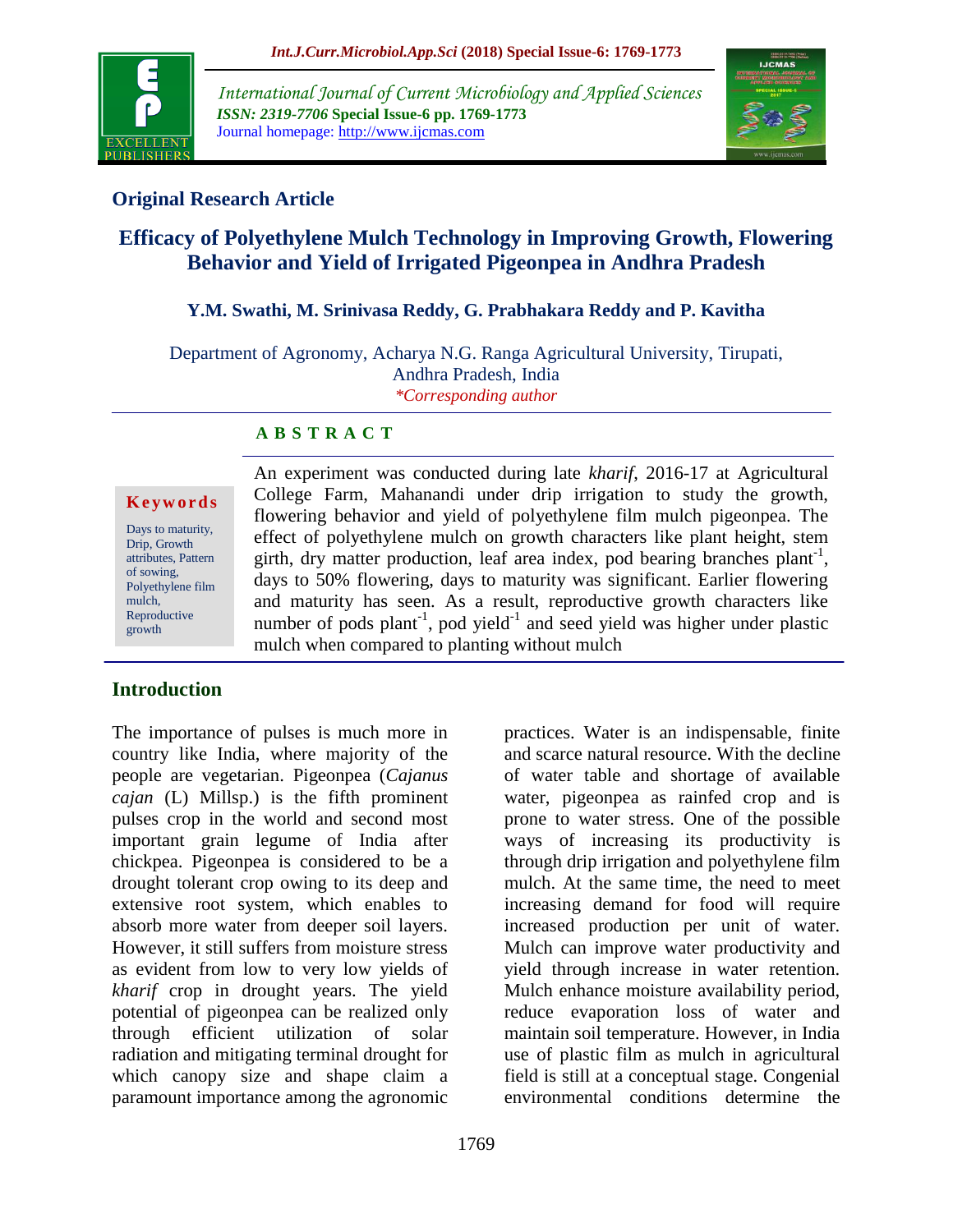growth and flowering behavior of pigeonpea. Because of good vegetative growth in pigeonpea, more reproductive buds differentiate and bloom early under plastic film. Keeping the aforesaid issues, the study was performed to outbreak the effect on the growth, flowering behavior and yield of pigeonpea with polyethylene film mulch.

#### **Materials and Methods**

The field experiment was conducted during late *kharif* season of 2016-17 at Agricultural College Farm, Mahanandi. The soil was sandy loam, low in organic carbon (0.3 per cent) and available nitrogen  $(156 \text{ kg ha}^{-1})$ , high in available phosphorus  $(28 \text{ kg} \text{ ha}^{-1})$ and potassium  $(856 \text{ kg ha}^{-1})$  with neutral pH 7.2. The experiment was laid out in randomized block design with nine treatments and three replications. The treatments comprised of sowing with at 120 cm  $\times$  20 cm spacing (T<sub>1</sub>), sowing with 90 cm  $\times$  20 cm spacing (T<sub>2</sub>), sowing with 60 cm  $\times$  20 cm spacing  $(T_3)$ , sowing with spacing of 180/60cm **×** 20 cm as paired rows  $(T_4)$ , sowing with spacing of 120/60cm  $\times$  20 cm as paired rows  $(T_5)$ , sowing with spacing of 90/30cm  $\times$  20 cm as paired rows  $(T_6)$ , sowing with spacing of 180/60 cm **×** 20 cm as paired rows with plastic mulch in pairs  $(T_7)$ , sowing with spacing of 120/60 cm  $\times$  20 cm as paired rows with plastic mulch in pairs  $(T_8)$  and sowing with spacing of 90/30 cm **×**20 cm as paired rows with plastic mulch in pairs  $(T_9)$ . Surface drip irrigation system was used in the study with an application rate of  $6.6$  mm hr<sup>-1</sup>. The dripper lines are placed in each plot at 1 m apart in normal planting and in paired row planting the dripper lines are placed within the paired rows. The black-silver LDPE sheet of 25 µ thickness was used as mulch. It was laid out before establishment of the crop by cutting into pieces. Before laying the mulch sheet,

small circular holes were made with scissors at 20 cm space. The sheet was spread within paired rows of crop, above the lateral line. Afterwards all the sides of the mulch sheet were buried into the soil to a depth of 5 cm. Common surface drip irrigation was given to the crop as and when required. Five plants were tagged at random in net plot area for recording various observations on growth characters like plant height, stem girth, dry matter production, leaf area index, pod bearing branches plant<sup>-1</sup>.

To determine the effect of treatments on flowering behaviour, the days required to achieve 50% of the total flower production from net plot area from date of sowing was taken as days to 50% flowering.

The number of days when 80-85 per cent of the pods got matured and dried up was considered as days to physiological maturity. To determine the effect of treatments on pods plant<sup>-1</sup>, pod yield plant<sup>-1</sup> (g) and seed yield of pigeonpea were recorded after the harvest of crop.

### **Results and Discussion**

### **Effect on growth attributes**

The data on plant morphogenic characters *viz.,* plant height, stem girth, leaf area index at 120 DAS, dry matter production at harvest, pod bearing branches plant<sup>-1</sup>, days to 50% flowering, days to maturity, pods plant-1 , pod yield plant-1 and seed yield are presented in Table 1 and 2. Spacing of 180/60 cm x 20 cm as paired rows with plastic mulch in pairs  $(T_7)$  produced maximum plant height (153.1 cm) and stem diameter (1.54 cm) at all crop growth stages. Under excessively high density, plant height do not increase and even tends to decrease because the plants compete for other growth affecting parameters than light.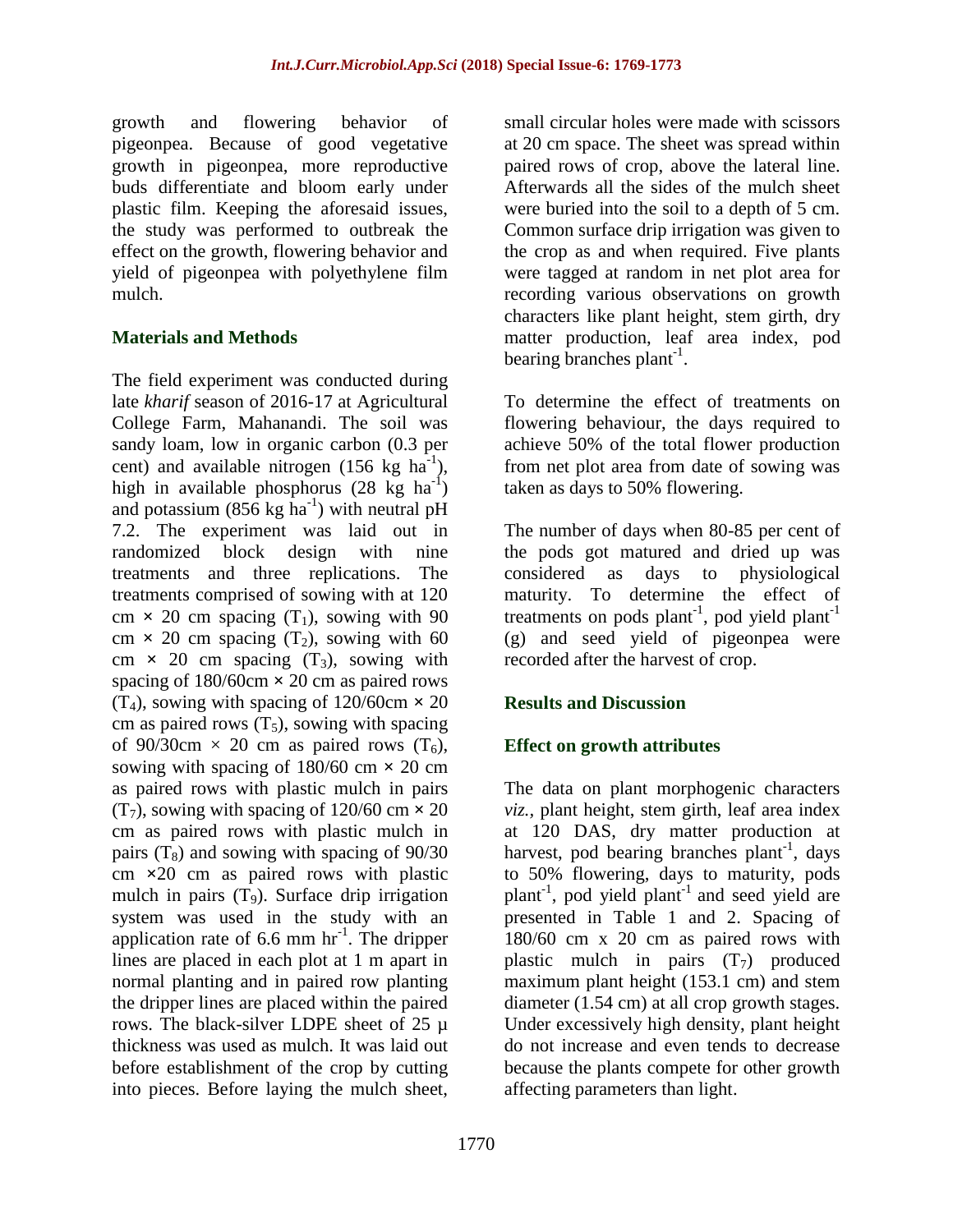| <b>Treatments</b>                                                                                              | <b>Plant height</b><br>(cm) | Stem girth<br>(cm) | LAI at 120 DAS | <b>Total dry matter</b><br>production<br>(kg/ha) | Number of pod<br>bearing branches<br>plant <sup>-1</sup> at harvest |
|----------------------------------------------------------------------------------------------------------------|-----------------------------|--------------------|----------------|--------------------------------------------------|---------------------------------------------------------------------|
| $T_1$ - Sowing with 120 cm $\times$ 20 cm spacing                                                              | 132.0                       | 1.26               | 2.37           | 7656                                             | 12.85                                                               |
| $T_2$ - Sowing with 90 cm $\times$ 20 cm spacing                                                               | 127.4                       | 1.35               | 3.02           | 7327                                             | 12.67                                                               |
| $T_3$ - Sowing with 60 cm $\times$ 20 cm spacing                                                               | 135.4                       | 1.23               | 4.07           | 8108                                             | 11.40                                                               |
| $T_4$ - Sowing with spacing of 180/60cm $\times$ 20 cm as paired rows                                          | 142.0                       | 1.36               | 2.51           | 7872                                             | 14.20                                                               |
| $T_5$ - Sowing with spacing of 120/60 cm $\times$ 20 cm as paired<br>rows                                      | 142.0                       | 1.31               | 2.70           | 8226                                             | 13.52                                                               |
| $T_6$ - Sowing with spacing of 90/30 cm $\times$ 20 cm as paired rows                                          | 133.6                       | 1.35               | 4.28           | 8351                                             | 13.23                                                               |
| T <sub>7</sub> - Sowing with spacing of 180/60 cm $\times$ 20 cm as paired<br>rows with plastic mulch in pairs | 153.1                       | 1.54               | 2.62           | 9074                                             | 16.46                                                               |
| $T_8$ - Sowing with spacing of 120/60 cm $\times$ 20 cm as paired<br>rows with plastic mulch in pairs          | 141.5                       | 1.47               | 3.20           | 9128                                             | 15.54                                                               |
| $T_9$ - Sowing with spacing of 90/30 cm $\times$ 20 cm as paired rows<br>with plastic mulch in pairs           | 144.8                       | 1.34               | 4.36           | 8455                                             | 14.60                                                               |
| SEm <sub>±</sub>                                                                                               | 5.00                        | 0.08               | 0.21           | 222.07                                           | 0.92                                                                |
| $CD(P=0.05)$                                                                                                   | <b>NS</b>                   | <b>NS</b>          | 0.65           | 665.80                                           | 2.76                                                                |

## **Table.1** Growth parameters of irrigated pigeon pea as influenced by density, pattern of sowing and mulching

#### **Table.2** Effect of density, pattern of sowing and plastic mulch treatments on flowering behavior and yield of pigeonpea

| <b>Treatments</b>                                                                                     | Days to 50%<br>flowering | <b>Days to Maturity</b> | Number of pods<br>plant <sup>-1</sup> | Pod yield<br>plant <sup>1</sup> (g) | Seed yield<br>(kg/ha) |
|-------------------------------------------------------------------------------------------------------|--------------------------|-------------------------|---------------------------------------|-------------------------------------|-----------------------|
| $T_1$ - Sowing with 120 cm $\times$ 20 cm spacing                                                     | 90                       | 153                     | 259                                   | 73                                  | 1,548                 |
| $T_2$ - Sowing with 90 cm $\times$ 20 cm spacing                                                      | 90                       | 153                     | 284                                   | 87                                  | 1,770                 |
| $T_3$ - Sowing with 60 cm $\times$ 20 cm spacing                                                      | 90                       | 153                     | 226                                   | 70                                  | 1,793                 |
| $T_4$ - Sowing with spacing of 180/60cm $\times$ 20 cm as paired rows                                 | 88                       | 153                     | 319                                   | 101                                 | 1,858                 |
| $T_5$ - Sowing with spacing of 120/60 cm $\times$ 20 cm as paired<br>rows                             | 88                       | 153                     | 327                                   | 104                                 | 1,864                 |
| $T_6$ - Sowing with spacing of 90/30 cm $\times$ 20 cm as paired rows                                 | 88                       | 153                     | 291                                   | 97                                  | 1,960                 |
| $T_7$ - Sowing with spacing of 180/60 cm $\times$ 20 cm as paired<br>rows with plastic mulch in pairs | 79                       | 143                     | 411                                   | 122                                 | 2,210                 |
| $T_8$ - Sowing with spacing of 120/60 cm $\times$ 20 cm as paired<br>rows with plastic mulch in pairs | 78                       | 143                     | 445                                   | 142                                 | 2,302                 |
| $T_9$ - Sowing with spacing of 90/30 cm $\times$ 20 cm as paired rows<br>with plastic mulch in pairs  | 78                       | 143                     | 367                                   | 113                                 | 2,104                 |
| SEm <sub>±</sub>                                                                                      | 1.23                     | 2.17                    | 15.6                                  | 2.74                                | 143.5                 |
| $CD(P=0.05)$                                                                                          | 3.69                     | 6.50                    | 46.9                                  | 8.24                                | 430.3                 |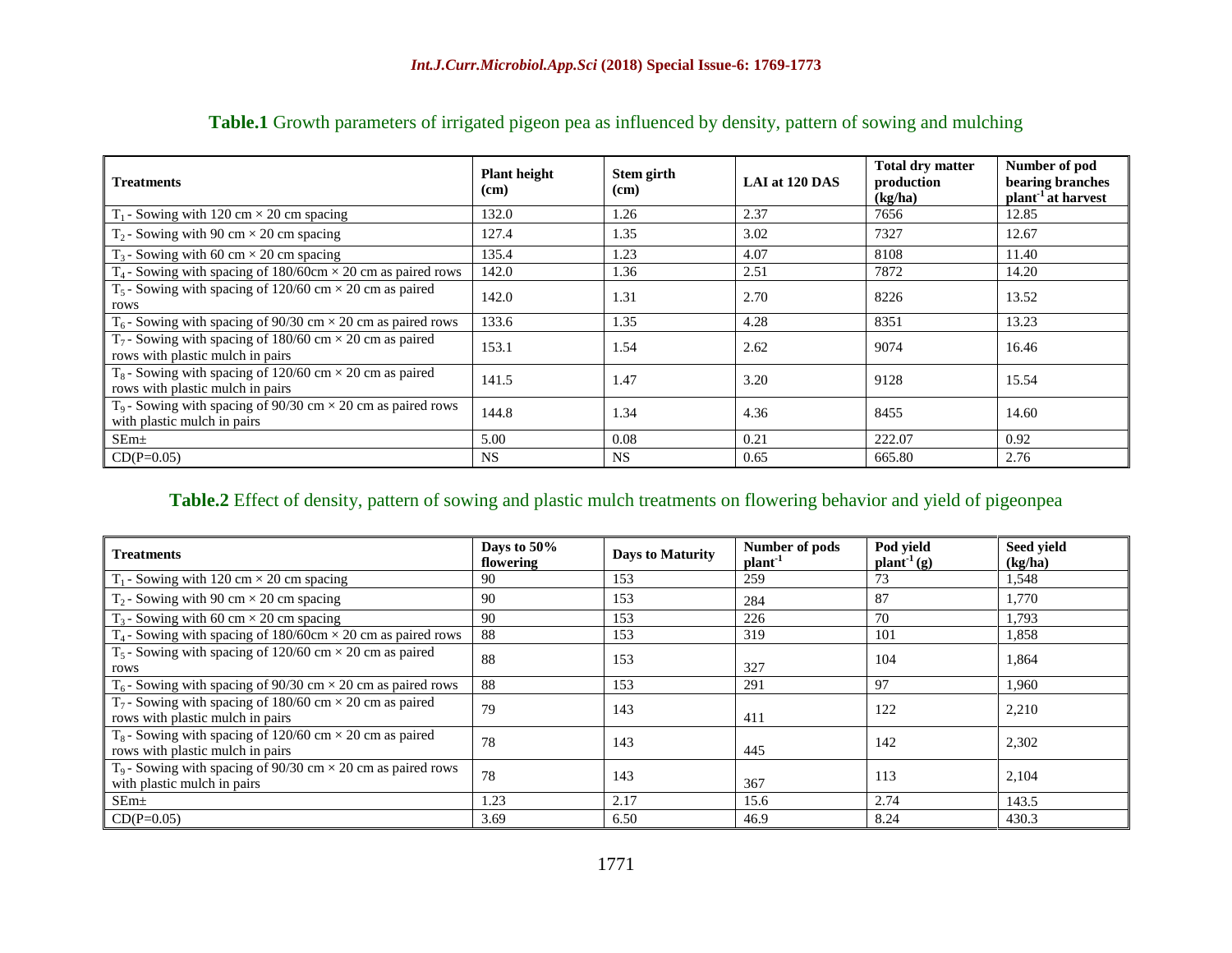Wider spacing of 180/60 cm x 20 cm with plastic mulch in pairs  $(T_7)$  recorded maximum stem diameter perhaps due to increased photosynthate supply to stem under low plant population Mallikarjun *et al.,* (2015) was also in same view.

Significant LAI (4.36) was recorded with paired row spacing of  $90/30$  cm  $\times$  20 cm with plastic mulch in pairs  $(T<sub>9</sub>)$  and was equal with paired row spacing of  $90/30$  cm  $\times$ 20 cm  $(T_6)$  (4.28) at 120 DAS. Total dry matter production per unit area depends on number of plants per unit area and dry matter production per plant. Significantly higher dry matter production was recorded with spacing of  $120/60$  cm  $\times$  20 cm as paired rows with plastic mulch in pairs  $(T_8)$  $(9128 \text{ kg ha}^{-1})$  and it was on par with  $180/30$  $cm \times 20$  cm as paired rows with plastic mulch in pairs  $(T_7)$  (9074 kg ha<sup>-1</sup>). This was attributed to the better utilization of available growth resources like moisture, nutrients and solar radiation by the welldeveloped root system.

This facilitated the photosynthetic ability of crop leading to greater biomass production under silver-black polyethylene film. Similar increase in dry matter production with increase in plant density was also reported by Gajera *et al.,* (1998), Ghadage *et al.,* (2005).

#### **Flowering Behavior and Reproductive growth**

In general, the pigeonpea crop bloomed 9-10 days earlier in plastic mulch treatments (Table 2). Early germination due to increase in soil temperature and humidity and subsequent vigorous growth of pigeonpea crop might be the reasons for early flowering in mulching treatments resulting in early synchronized flowering. All the treatments with plastic mulch  $(T_7, T_8 \text{ and } T_9)$ 

were statistically similar irrespective of density of sowing. Similar trend was followed in paired row spacings  $(T_4, T_5, T_6)$  $T_6$ ) and geometries  $(T_1, T_2, T_3)$ . In similar way, crop matured 7 days earlier in plastic mulch treatments  $(T_7, T_8 \text{ and } T_9)$  (153 DAS). Early germination, vigorous crop growth, early flowering, podding of pigeonpea crop might be the reason for early maturity in mulching treatments. Variation in number of days taken to reach 50% flowering and maturity in relation to variable plant density were also reported by Varma (1985) and Mahajan *et al.,* (2007).

Maximum number of pod bearing branches plant<sup>-1</sup> (16.46) was recorded at a spacing of  $180/60$  cm  $\times$  20 cm as paired rows with plastic mulch in pairs  $(T_7)$ . This might be due to production and translocation of more photosynthates into the economic parts as a result of lesser competition for intercepted light and due to greater availability of space per plant, improved micro climate. 120/60  $cm \times 20$  cm as paired rows with plastic mulch in pairs  $(T_8)$  (445) and with spacing of  $180/60$  cm  $\times$  20 cm as paired rows with plastic mulch in pairs  $(T_7)$  (411) recorded significantly higher number of pods  $plant^{-1}$ . Thick stands were reported to increase mutual shading affecting number of flowers per branch and finally decreasing the number of pods  $plant^{-1}$ . Higher pod yield plant<sup>-1</sup>  $(142 \text{ g})$  was recorded at an intermediate spacing of  $120/60$  cm  $\times$  20 cm as paired rows with plastic mulch in pairs  $(T_8)$  and was significantly superior to all other treatments. Increase in spacing enhanced the individual plant performance. Further, it might have improved the rate of photosynthesis, dry matter accumulation and its translocation to pods as referred in terms of higher values of growth and yield components that resulted in higher pod yield plant-1 of irrigated pigeonpea with wider row spacing.